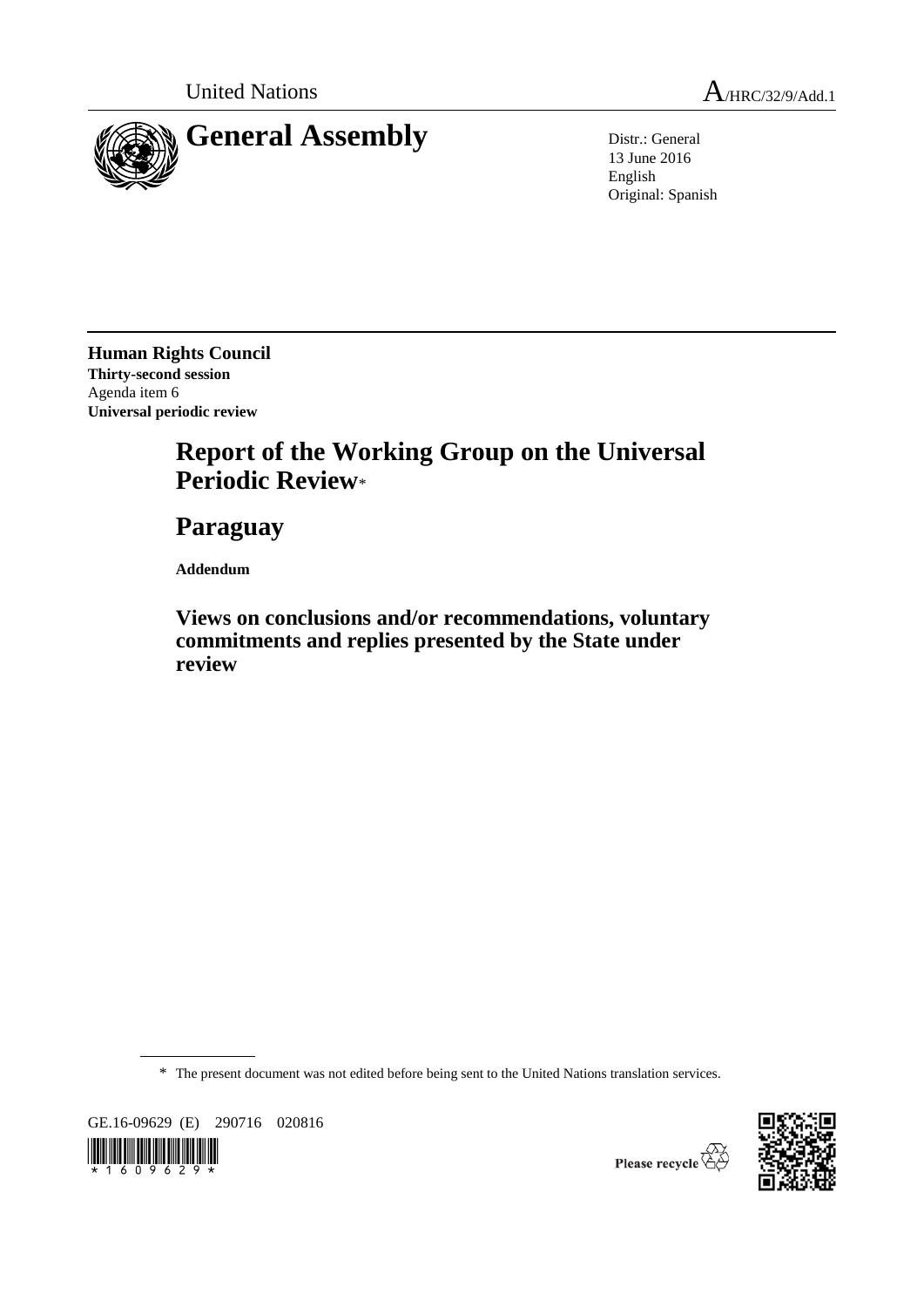1. Paraguay considers that the universal periodic review is one of the international community's most important mechanisms for the examination of the human rights situation in the world. Its principles of equality, universality, integrity, impartiality and periodicity have made it possible to guarantee equal treatment and promote cooperation among States. This position has been adopted since the first experience of this mechanism during the first cycle, when all the recommendations made on that occasion were accepted. Subsequently, to reaffirm its commitment, it has sent a midterm report to indicate the progress made in the implementation of these recommendations.

2. This same premise has determined actions carried out throughout the preparation process for this latest review. These actions range from the preparation of the national report, with the broad participation of more than 30 national institutions and a drafting group composed of representatives from the three branches of the State, to consultations with civil society organizations and other national human rights institutions, coordinated by the Human Rights Network of the Executive Branch.

3. The coordination and systemization of information was conducted through the Recommendations Monitoring System (SIMORE), an inter-institutional coordinating mechanism available on line, which has demonstrated its effectiveness in strengthening the capacity of the State to comply with its obligations. In this connection, Paraguay was pleased to note during the interactive dialogue with States that some 45 countries recognized the implementation of this tool. This encourages our country to continue contributing with the other countries with a view to establishing human rights institutions which will help to raise standards of protection.

4. Paraguay participated in its review with the same conviction, responsibility and commitment as always, in order to report, in a clear and transparent way, the progress made but also the remaining challenges to the effective realization of human rights in the country. Paraguay expresses its appreciation to States for the interest shown through the 193 recommendations made during the oral review, most of which are at an advanced stage of implementation, as has been noted in the thorough analysis duly carried out. It has also welcomed the recognition of the public policies, mechanisms and measures adopted for the well-being of all Paraguayans. The country has committed itself to continue consolidating this progress.

5. In conclusion, Paraguay considers it useful to encourage States to continue to fully support the universal period review mechanism, which has made it possible to learn about and assess the human rights situation in all States Members of the United Nations. It is incumbent on States to work to properly implement the recommendations of the mechanism through effective systems that facilitate appropriate follow-up, which will help to make a real impact on the ground.

## **Recommendations on international obligations**

6. The Republic of Paraguay accepts recommendation 102.1, which is currently being discussed among the various government bodies. They are considering its possible ratification and conditions of applicability. Similarly, it accepts recommendation 102.2 as it is soon to be submitted to Congress for ratification. It also accepts recommendations 102.3 and 102.4.

7. Paraguay draws attention to the inaccuracy of recommendations 105.1 and 105.2: Paraguay has ratified the two Optional Protocols to the Convention on the Rights of the Child and has signed the third Optional Protocol, whose ratification is under way. Recommendation 105.2 requests the withdrawal of the reservations to articles 76 and 77 of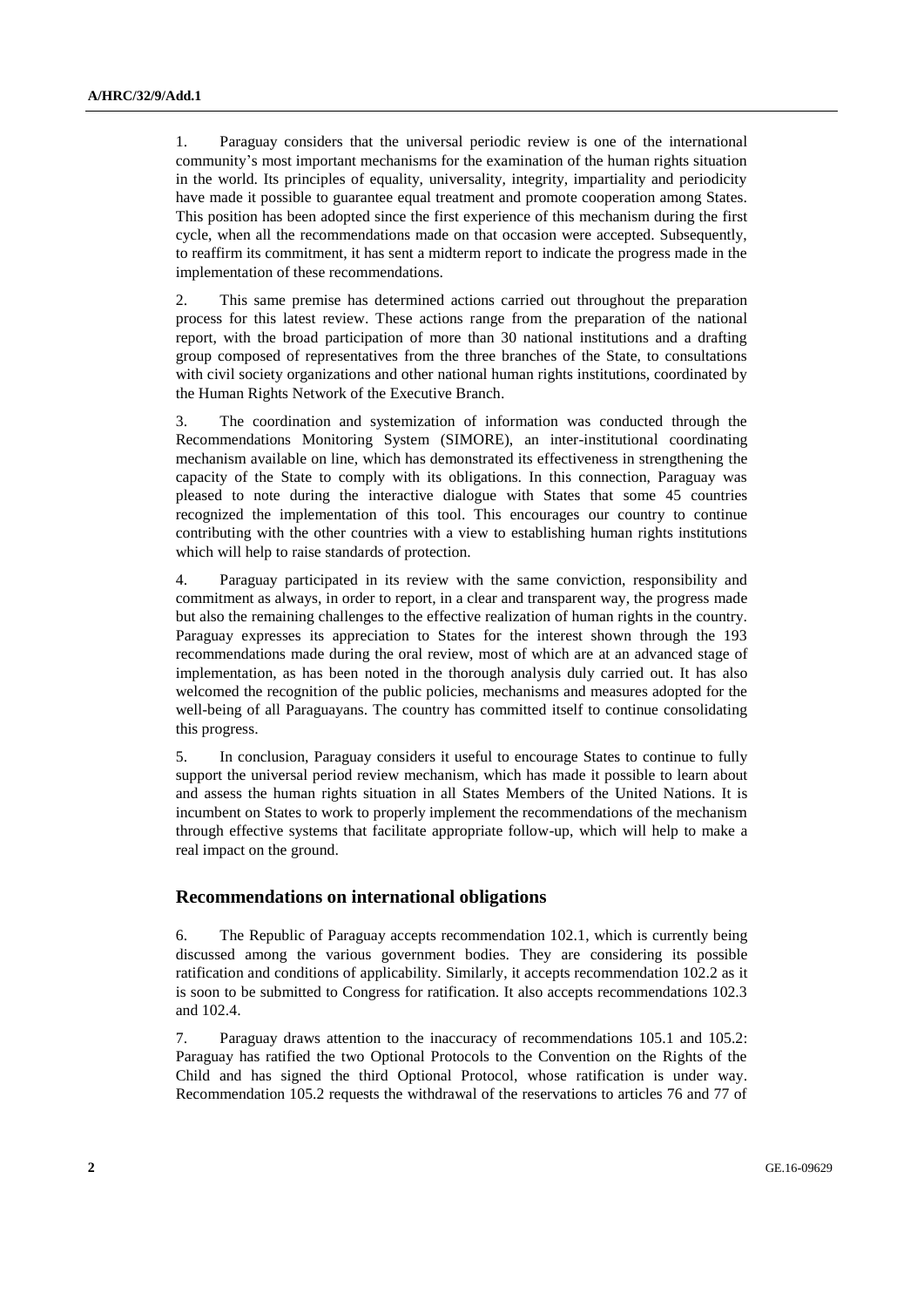the International Convention on the Protection of the Rights of All Migrant Workers and Members of Their Families, which Paraguay has not made.

8. With regard to recommendations 102.5, 102.6, 102.7 and 102.8 relating to the implementation of the Rome Statute and the Kampala Amendments, the bill "To implement the Rome Statute establishing the International Criminal Court" is currently under consideration in the National Congress. For its preliminary approval, a decision on the bill must be reached by the Legislation Commission of the Senate, which is the final review body to have a say on the matter.

9. Recommendation 102.9 was accepted on the understanding that Act No. 4614/12 harmonized the definitions of torture and enforced disappearance with the definitions established in the Convention against Torture and the Convention on Enforced Disappearance, in the framework of a consistent interpretation of both human rights treaties, which are binding on Paraguay.

## **Recommendations on national human rights institutions**

10. Paraguay accepts recommendations 102.14, 102.15, 102.16, 102.17, 102.18, 102.19, 102.20, 102.21, 102.22, 102.23 and 102.24.

# **Recommendations on the National Human Rights Action Plan**

11. With regard to the recommendations on the implementation of the National Human Rights Action Plan, Paraguay accepts recommendation 102.28, 102.29 because of its close links, and 102.30 for similar reasons. A positive measure to be noted is that the Human Rights Observatory will be inaugurated in the near future.

## **Recommendations on children and adolescents**

12. Paraguay accepts recommendations 102.10, 102.11, 102.12 and 102.141. It also accepts recommendations 102.46 and 102.47 on corporal punishment and reports that on 2 February 2016 the bill on the "Protection of children and adolescents against corporal punishment and other cruel, inhuman or degrading treatment" was presented to Parliament and has currently been given preliminary approval.

13. Paraguay also accepts recommendations 102.59, 102.60 and 102.61 on birth registration.

14. The recommendations relating to action to combat all forms of violence against children accepted by Paraguay are 102.91 and 102.92. Recently, the campaign entitled "Respect my rights? Report sexual violence" was officially launched. It is an initiative which aims to raise the awareness of all persons concerned of the importance of reporting acts involving violations of the rights of children and adolescents.

15. With regard to child labour, Paraguay accepts recommendations 102.90, 102.93, 102.94, 102.95, 102.96, 102.97 and 102.98. Act No. 5407/15 on domestic work raised the minimum age for admission to employment to 18 years. The preliminary bill providing for the criminalization and appropriate punishment of hazardous child labour and exploitation of child domestic workers (*criadazgo*) is also in its final drafting stages. The revision of the National Strategy for the Prevention and Elimination of Child Labour and for the Protection of Adolescent Workers of Paraguay is also being stepped up in order to improve its implementation.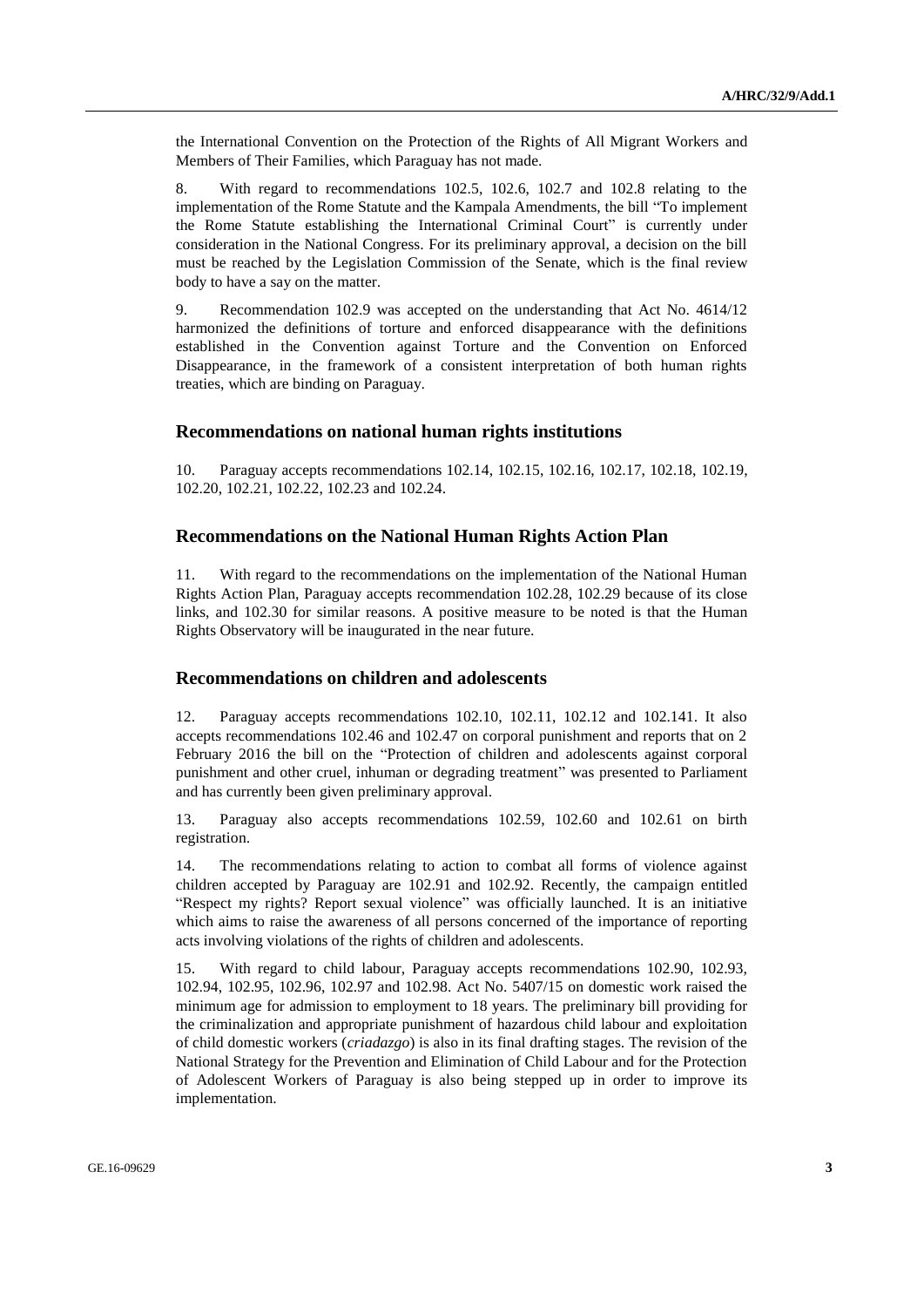## **Recommendations on indigenous peoples**

16. With regard to the recommendations relating to indigenous peoples, Paraguay accepts recommendations 102.118, 102.25, 102.26, 102.27, 102.171, 102.172, 102,173, 102.174, 102.175, 102.176, 102.177, 102.178, 102.179, 102.180, 102.181 and 102.182.

## **Recommendations concerning women**

17. Paraguay accepts recommendation 102.31 and in this connection, on 8 March 2016, International Women's Day, the bill on democratic parity was introduced. This will ensure that women occupy real decision-making positions.

18. Recommendations 102.32, 102.48, 102.49, 102.50, 102.51, 102.136 and 102.137 are also accepted.

19. The recommendations relating to violence against women and girls are supported by Paraguay and are as follows: 102.66, 102.67, 102.68, 102.69, 102.70, 102.71, 102.72, 102.73, 102.74, 102.75, 102.76, 102.77, 102.78, 102.79, 102.80, 102.81, 102.82, 102.83, 102.84, 102.85, 102.87, 102.88 and 102.89. The bill on the "Comprehensive protection of women" is under consideration by Parliament. It was adopted in general terms by the Chamber of Deputies in December 2015 and is currently being analysed in detail.

#### **Recommendations on persons with disabilities**

20. Paraguay accepts recommendations 102.163, 102.164, 102.165, 102.166, 102.167, 102.168, 102.169 and 102.170, many of which will be addressed in the strategic outlines of the first National Action Plan for the Rights of Persons with Disabilities, which was formally presented in February 2016 and constitutes the road map for decision-making from the perspective of the rights of persons with disabilities to have equal opportunities and to enjoy all conditions for their full development.

#### **Recommendations on trafficking in persons**

21. Paraguay accepts the following recommendations: 102.99, 102.100, 102.101, 102.102, 102.103 and 102.104, most of which are in the process of implementation.

## **Recommendations on non-discrimination**

22. Paraguay accepts recommendations 102.33, 102.36, 102.37, 102.38, 102.39, 102.40, 102.41, 102.42, 102.43, 102.44, 102.45, 102.52, 102.53, 102.54, 102.55, 102.56, 102.57 and 102.58.

# **Recommendations on the national systems for follow-up to recommendations**

23. Paraguay accepts recommendation 102.34 and, based on its positive experience with the SIMORE System, has designed and made available to States its technical cooperation programme, SIMORE Paraguay, in order to contribute to the establishment of similar systems in other countries. It is currently providing technical assistance to Uruguay, Honduras and Chile. Paraguay accepts recommendation 102.35. Follow-up to the implementation of the universal periodic review recommendations will be carried out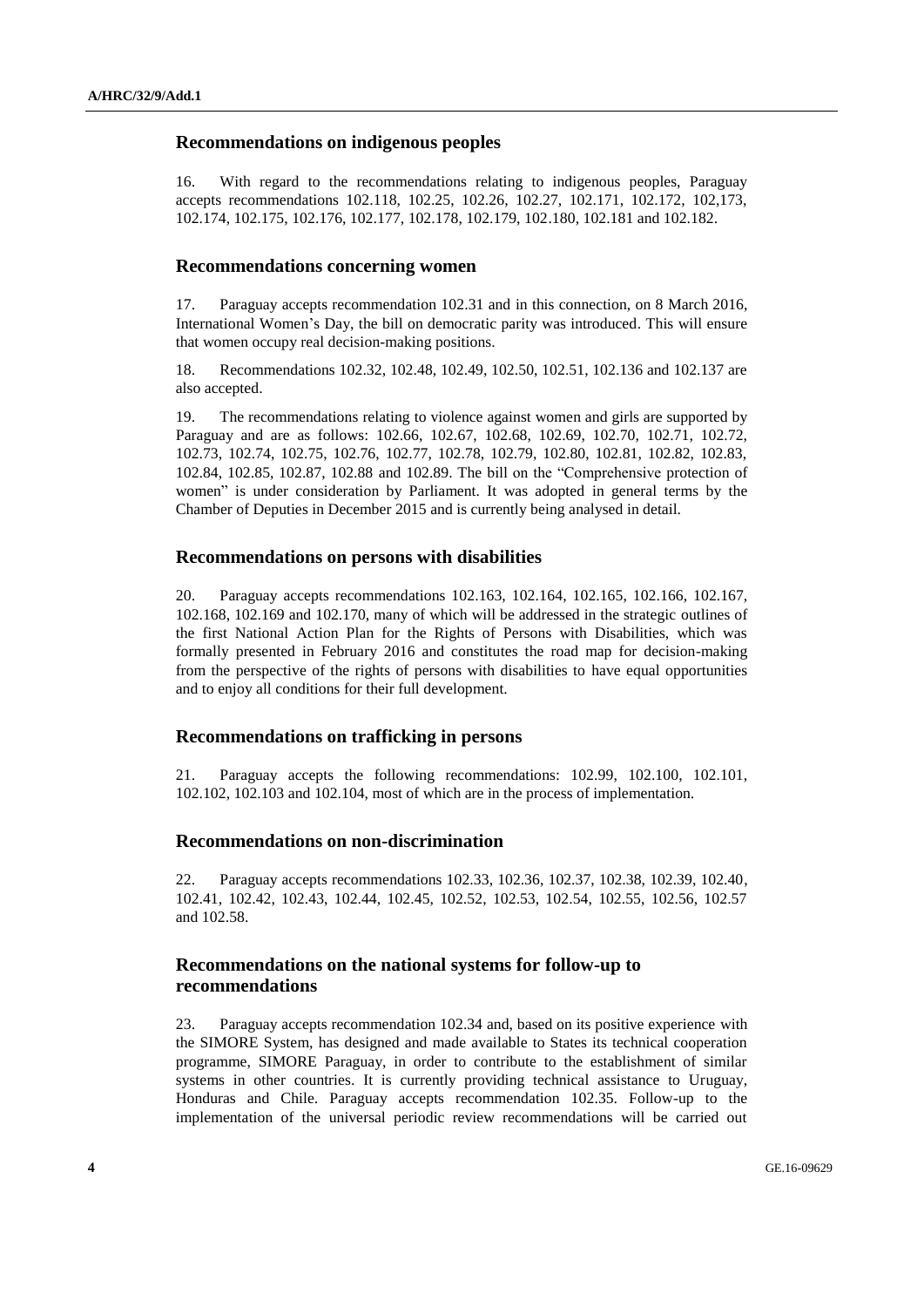through SIMORE, whose workplan provides for the incorporation of civil society organizations; the Human Rights Forum: International Agenda, headed by the Ministry of Foreign Affairs, will act as the coordinating platform for the different social actors.

# **Recommendations on monitoring activities**

24. Paraguay accepts recommendations 102.62 and 102.63 and emphasizes that all agencies responsible for monitoring activities are governed by binding international and national provisions that guarantee respect for citizens' rights and fundamental freedoms.

#### **Recommendations on statelessness**

25. Paraguay accepts recommendations 102.183 and 102.184.

#### **Recommendations on the prison system**

26. Paraguay accepts recommendations 102.64 and 102.65. It also accepts recommendation 102.121 regarding the specialized Juvenile Justice System, in relation to which a "Protocol on follow-up and monitoring of socioeducational measures for adolescents in conflict with the law" has recently been introduced with the aim of establishing the forms and strategies for monitoring implementation of non-custodial measures. This instrument seeks to establish collaboration with the justice system and is a working tool of the Department for Non-Custodial Measures of the National Service for Juvenile Offenders (SENAAI), under the Ministry of Justice.

#### **Recommendations on the administration of justice**

27. The recommendations aimed at ensuring the independence and impartiality of the judiciary which Paraguay accepts are 102.105, 102.106 and 102.120. It also accepts the recommendations regarding access to justice for the most vulnerable groups: 102.107, 102.108 and 102.109. The Ministry of Justice recently launched a project to promote a culture of voluntary legal aid in order that lawyers provide free assistance for the review of cases of the most vulnerable detainees in the country's prisons. This initiative is expected to reduce undue delays in criminal proceedings.

28. The Executive Branch is committed to delivering the content of recommendation 104.1 to the National Congress for implementation under the terms of article 195 of the Constitution, which reads: "… On the Commissions of Inquiry: both Chambers of Congress may establish joint commissions of inquiry on any matter of public interest, and on the conduct of their members" (sic).

29. The public oral proceedings on the events at Marina Cue are entering their final stage. In addition to the main trial, a single complaint of human rights violations was submitted in 2012 to the Public Prosecutor's Office, whose investigation is ongoing. In the four-year period subsequent to the events at Marina Cue, no other formal complaints have been received by the competent authorities on this matter.

## **Recommendations on torture**

30. Paraguay accepts the recommendations made with regard to the prevention and elimination of torture: 102.110, 102.111, 102.112 and 102.119.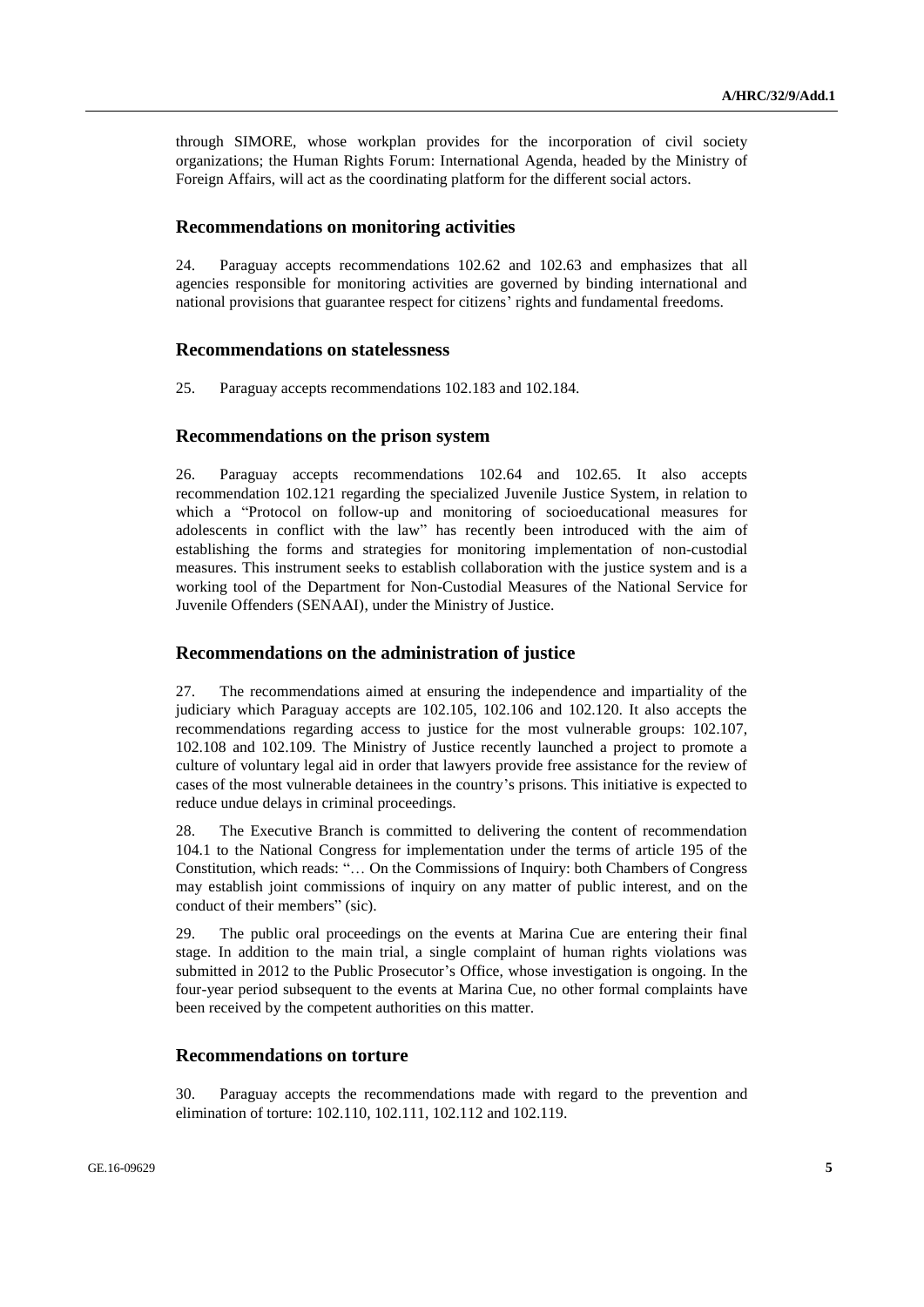## **Recommendations on corruption**

31. Paraguay accepts the recommendations to eliminate corruption in the various State institutions, namely: 102.113 and 102.114.

## **Recommendations on security of journalists and on human rights defenders**

32. Paraguay accepts recommendations 102.115, 102.116, 102.117, 102.124, 102.125, 102.126, 102.127, 102.128, 102.129, 102.130, 102.131, 102.132, 102.133, 102.134 and 102.135. In April 2016, the bill seeking to generate a protection mechanism for journalists and press personnel was presented in Parliament. The public hearings will be held in June 2016.

#### **Recommendations on memory, truth and justice**

33. Paraguay accepts recommendation 102.122.

#### **Recommendations on freedom of religion or belief**

34. Paraguay accepts recommendation 102.123.

# **Recommendations on social improvements and action to combat poverty**

35. Paraguay accepts recommendations 102.139 and 102.140.

36. With regard to action to combat poverty, Paraguay accepts recommendations 102.142, 102.143, 102.144, 102.145, 102.146, 102.147 and 102.185. In this regard, the Sembrando Oportunidades (Sowing Opportunities) flagship programme has led to a significant decline in the rates of poverty and extreme poverty. Thus, in the period 2011- 2015 at the national level, both overall poverty and extreme poverty showed a downward trend from 32.43 per cent to 22.24 per cent and from 18.03 per cent to 9.97 per cent, respectively.

#### **Recommendations on family protection**

37. Paraguay accepts recommendation 102.138.

#### **Recommendations on health, education and work**

38. Paraguay accepts recommendation 102.13 on improving labour legislation relating to women and children. For that purpose, the *Plan for Formalization and Combating Illegality* has been launched; it seeks to formalize enterprises and offers tax incentives to companies and enterprises that promote social responsibility and compliance with legal provisions relating to labour rights.

39. It also accepts the recommendations on universal access to health care: 102.148, 102.149 and 102.150.